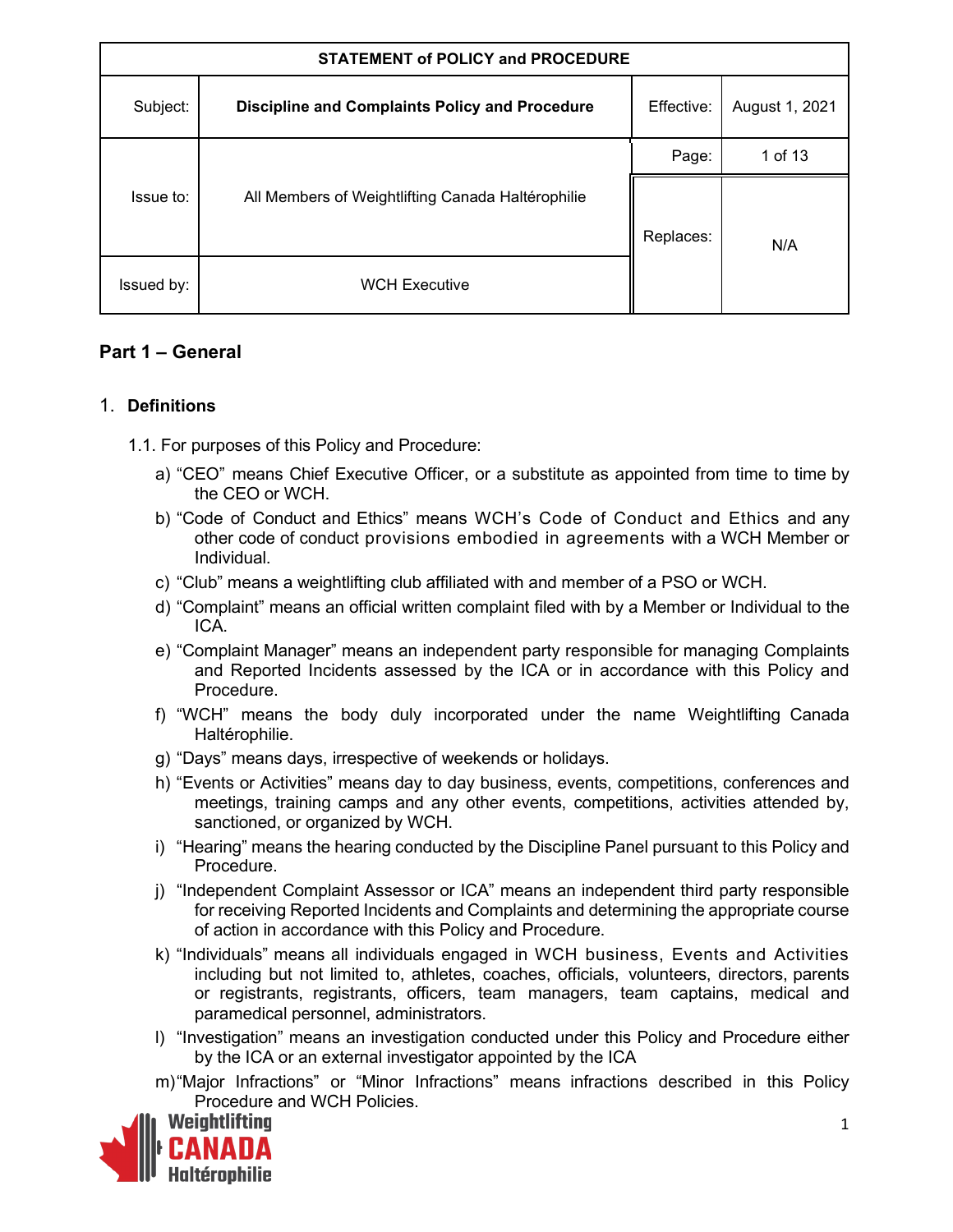| <b>STATEMENT of POLICY and PROCEDURE</b> |                                                       |            |                |
|------------------------------------------|-------------------------------------------------------|------------|----------------|
| Subject:                                 | <b>Discipline and Complaints Policy and Procedure</b> | Effective: | August 1, 2021 |
|                                          |                                                       | Page:      | 2 of 13        |
| Issue to:                                | All Members of Weightlifting Canada Haltérophilie     | Replaces:  | N/A            |
| Issued by:                               | <b>WCH Executive</b>                                  |            |                |

- n) "Member" means a member as defined in WCH's By-Laws.
- o) "Minor" means a person under the age of majority as defined in each province of Canada.
- p) "Panel or Discipline Panel" means the Panel appointed to hear and determine a Major Infractions related Complaint pursuant to Part III of this Policy and Procedure.
- q) "Party or Parties" means the Complainant and Respondent and any other party involved in a Disciplinary procedures, Investigation and Complaint.
- r) "Provincial Sports Organization or PSO" means WCH's recognized provincial sport organization responsible for weightlifting in its territory.
- s) "Reported Incident" means an incident during which a possible Minor or Major Infraction might have occurred and that is reported to WCH or ICA.
- t) "Respondent" means the person, Member or Individual alleged to have committed the misconduct or Minor or Major Infraction as defined in this Policy and Procedure.

## 2. **Scope and application of this Policy and Procedure**

- 2.1. WCH is committed to provide a welcoming and safe environment to its Members and registered Individuals. It wants to ensure that unwelcomed behaviors and conducts occurring within WCH business, Events or Activities and/or any alleged breaches to WCH's Code of Conduct and Ethics or Policies can be reported, complained, and managed properly and equitably in accordance with procedural fairness.
- 2.2. This Policy and Procedure applies to Reported Incidents or Complaints lodging by or involving WCH's current and past Members or Individuals, arising from or pertaining to WCH business, Events or Activities.
- 2.3. Disputes involving the decisions of PSO or Clubs are to be pursued through the appropriate PSO or club's discipline and complaints policies. In absence of a PSO or Club complaints policy and procedure, WCH may, at its discretion, agree to manage the PSO or Club related complaints. However, if the ICA or the CM determines that the alleged Complaint falling within the jurisdiction of a PSO or Club involves a national level interest, the ICA or CM may decide that this Policy and Procedure will apply.
- 2.4. An individual or any person reporting an Incident to the ICA does not have the status of Complainant until he or she decides to become one. The Reported Incident might become an official Complaint either filed by a Complainant or WCH who can act as the Complainant. WCH can also report an Incident.

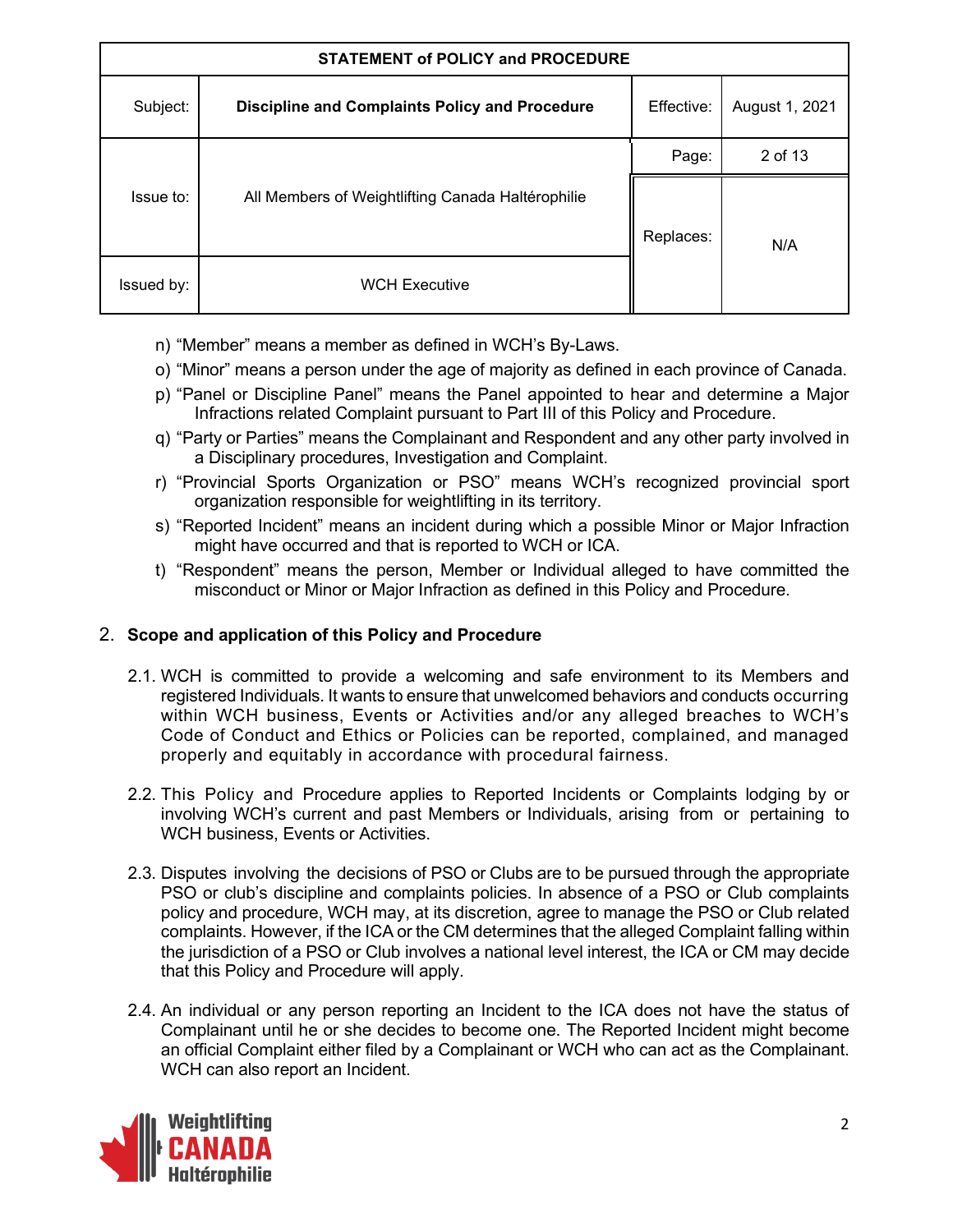| <b>STATEMENT of POLICY and PROCEDURE</b> |                                                       |            |                |
|------------------------------------------|-------------------------------------------------------|------------|----------------|
| Subject:                                 | <b>Discipline and Complaints Policy and Procedure</b> | Effective: | August 1, 2021 |
|                                          |                                                       | Page:      | 3 of 13        |
| Issue to:                                | All Members of Weightlifting Canada Haltérophilie     | Replaces:  | N/A            |
| Issued by:                               | <b>WCH Executive</b>                                  |            |                |

- 2.5. Depending on the nature of the Reported Incident or Complaint, an employee who is a Complainant or Respondent may be subject to this Policy and Procedure in addition to WCH human resources employee Policy, as well as the employee's employment agreement where applicable.
- 2.6. If the Complainant, the Respondent, or a witness is a Minor, as defined by the provincial jurisdiction where the Minor resides, a guardian or parent shall act as representative of the Minor. The ICA, the CM or the Discipline Panel shall have full discretion to make the appropriate decision to ensure optimal confidentiality and protection of the Minor including to not comply the Minor to participate in any proceedings contemplated in this Policy and Procedure.
- 2.7. If a Reported Incident or Complaint must be reported by Law or if WCH decides it should be reported to an external agency, sport organization, the police law enforcement, or a child protection agency, WCH will report it.
- 2.8. If WCH or the ICA finds, at the face of the Reported Incident or Complaint, that it is enough serious to justify an immediate disciplinary measure or interim suspension, WCH may take that decision at its discretion.
- 2.9. This Policy and Procedure addresses 3 types of Infractions. The Minor Infractions shall be governed by Part II of this Policy and Procedure. The Major Infractions shall be governed by Part III of this Policy and Procedure. Any dispute or infractions arising outside of Canada and where there is a critical lack of time, shall be governed by Part IV of this Procedure.

## 3. **The Independent Complaint Assessor or ICA**

- 3.1. The CWFCH shall appoint an experienced Independent Complaint Assessor or ICA who should be completely independent from WCH and the sport of weightlifting. The ICA shall have a demonstrated experience in investigations, alternative dispute resolution, managing disputes and complaints and in understanding the Canadian sport system. The ICA shall have the full discretion and authority to manage the Reported Incidents and Complaints in accordance with this Policy and Procedure.
- 3.2. The role of the Independent Complaint Assessor is to:
	- a) receive and assess the Reported Incident or Complaint and meet the Incident reporter or Complainant in private and full confidence
	- b) when and if appropriate, seek to resolve the dispute to the mutual satisfaction of the

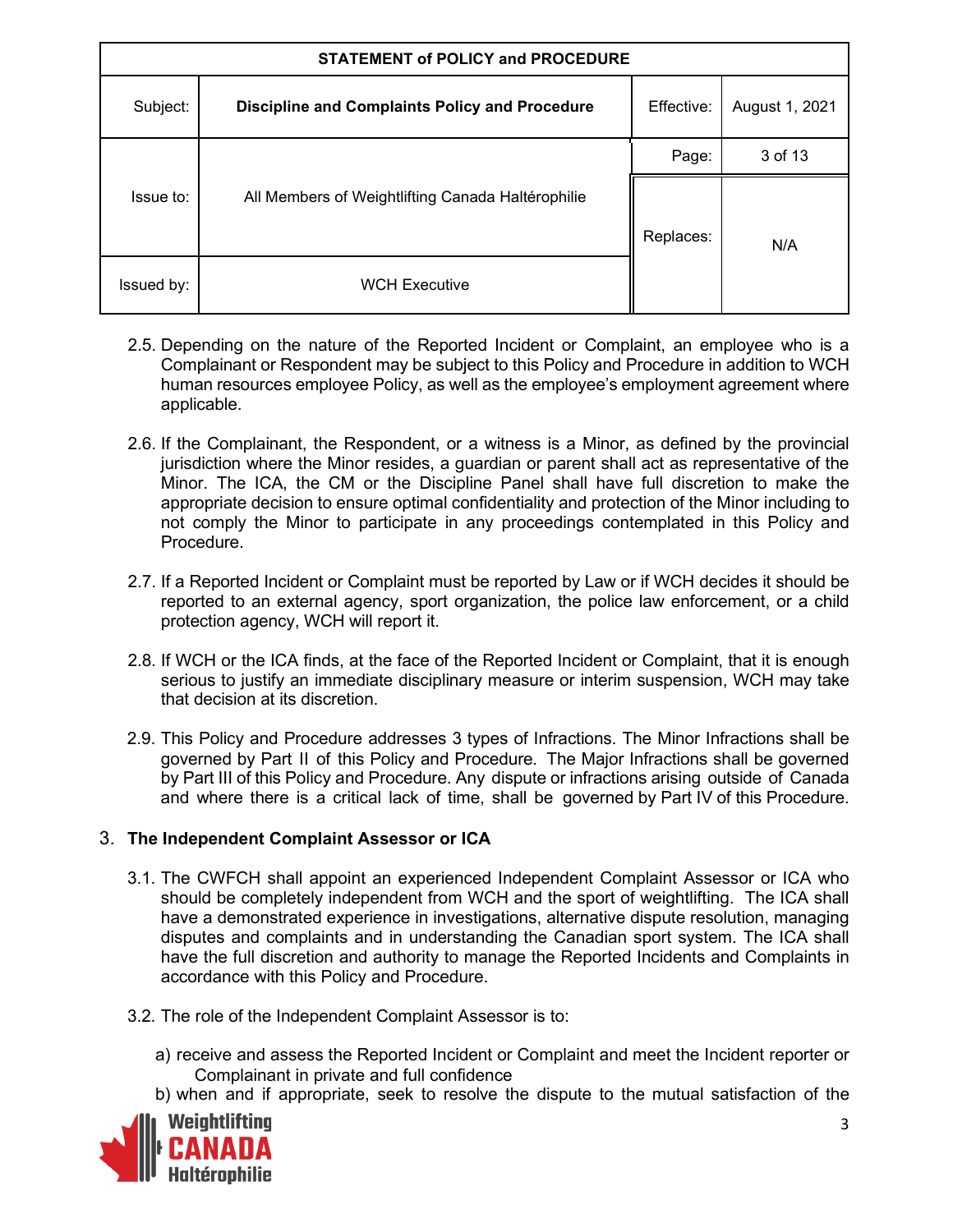| <b>STATEMENT of POLICY and PROCEDURE</b> |                                                       |            |                |
|------------------------------------------|-------------------------------------------------------|------------|----------------|
| Subject:                                 | <b>Discipline and Complaints Policy and Procedure</b> | Effective: | August 1, 2021 |
|                                          |                                                       | Page:      | 4 of 13        |
| Issue to:                                | All Members of Weightlifting Canada Haltérophilie     | Replaces:  | N/A            |
| Issued by:                               | <b>WCH Executive</b>                                  |            |                |

involved Parties.

- c) investigate or appoint an investigator to investigate the Reported Incident or Complaint.
- d) once the screening or investigation is complete:
	- i. Decide if the Reported Incident or Complaint constitute a Minor or Major Infraction as defined in this Policy and Procedure.
	- ii. If the Reported Incident or Complaint is determined to be a *Major Infraction*, either appoint an external investigator or refer the matter to the Complaint Manager who shall appoint a Discipline Panel to hear the Parties on the Complaint and determine the consequences, if any, in accordance with Part III of this Policy and Procedure.
	- iii. If the Reported Incident or Complaint is determined to be a *Minor Infraction*, refer it to the Complaint Manager who will manage it for the Parties in accordance with Part II of the Policy and Procedure. No Disciplinary Panel will be appointed for a Minor Infraction.
	- iv. Reject the Reported Incident or Complaint if he or she finds it unfounded, frivolous, or vexatious.
	- v. Take any other measures deemed appropriate in the circumstances.
	- vi. Provide updates to WCH on the procedures but not on the merits of the case.
	- vii. Ensure the confidentiality of the proceedings.
- 3.3. If the ICA appoints an external investigator, the investigator shall carry out the investigation in a timely manner and at the conclusion of the investigation shall submit a written report to ICA. The investigator's report will not be communicated to WCH or the Parties. The investigator shall have no power to render any decision against the Complainant or the Respondent and shall clearly determine if the alleged Reported Incident or Complaint constitute a Minor or Major Infraction or not an infraction with rationales.
- 3.4. A summary of the investigator's report can be shared with the Parties if the matter proceeds to a discipline hearing, but the full report will be considered confidential and will not be shared outside of the ICA.
- 3.5. The ICA will make its decision in accordance with Section 3.2 d) within twenty-one (21) days of the receipt of the Reported Incident and Complaint unless the complexity or the circumstances warrants an extension.

## 4. **The Complaint Manager or CM**

4.1. The CWFCH shall appoint an experienced person to manage Complaints' related cases on behalf of WCH. The Complaint Manager or CM shall be completely independent from WCH

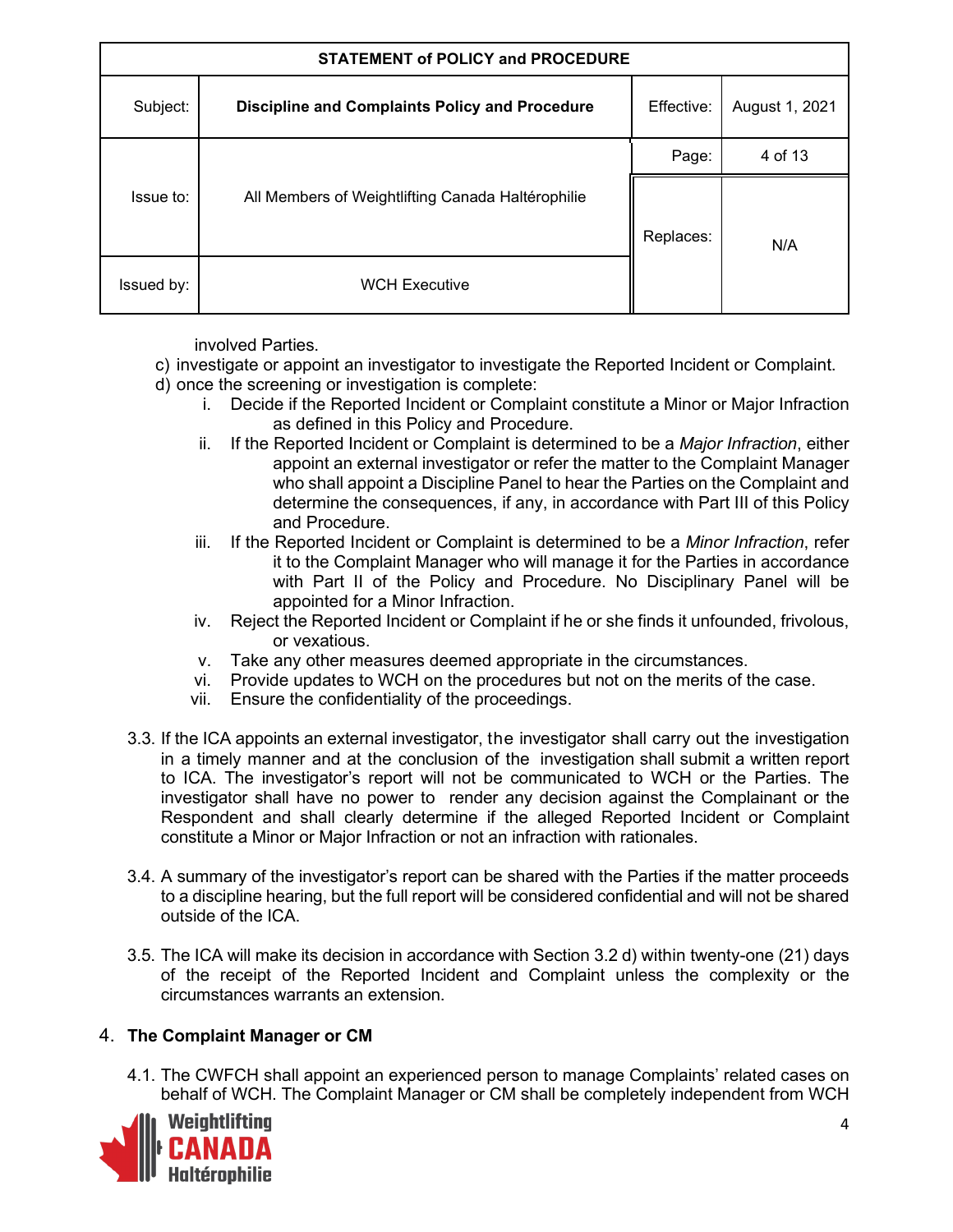| <b>STATEMENT of POLICY and PROCEDURE</b> |                                                       |            |                |
|------------------------------------------|-------------------------------------------------------|------------|----------------|
| Subject:                                 | <b>Discipline and Complaints Policy and Procedure</b> | Effective: | August 1, 2021 |
|                                          |                                                       | Page:      | 5 of 13        |
| Issue to:                                | All Members of Weightlifting Canada Haltérophilie     | Replaces:  | N/A            |
| Issued by:                               | <b>WCH Executive</b>                                  |            |                |

and the sport of weightlifting. The CM shall have demonstrated experience in investigations, alternative dispute resolution, managing disputes and complaints and in understanding the Canadian sport system. The CM shall manage Hearing procedures and assist the Parties and the Discipline Panel in accordance with this Policy and Procedure.

- 4.2. The role of the Complaint Manager is to:
	- *a)* Assist the Parties in resolving a dispute arising out of the Complaint for a *Minor Infraction.*
	- b) Determine the consequences of a *Minor Infraction* related Complaint after hearing all Parties.
	- c) Appoint a Discipline Panel when instructed as such by the ICA.
	- d) Assist the Parties and the Discipline Panel in conducing the proceedings contemplated in Part III.

#### 5. **Reporting an Incident or filing a Complaint**

- 5.1. Any Reported Incident or Complaint must be made in writing to the Independent Complaint Assessor or ICA within fourteen (14) days of the Incident. The Incident reporter or Complainant, if he or she wishes to, may use WCH Incident report or Complaint form or any other mean as long as the Reported Incident and Complaint clearly identifies and describes the date, location, the alleged infraction or misconduct and the Respondent (s). This timeline may be waived by the Independent Complaint Assessor if circumstances presented to the ICA demonstrate that the Incident reporter or Complainant could not file the Reported Incident or Complaint within the fourteen days (14) of the Incident.
- 5.2. Depending on the nature of the Reported Incident or Complaint a verbally received summary may be forwarded to the ICA or any appropriate law enforcement and external agency.
- 5.3. Depending on the nature of the Reported Incident or Complaint, WCH may issue an immediate interim suspension of membership pending the outcome of the ICA's assessment, the investigation, the determination of the Discipline Panel, the outcome of an external investigation initiated by a partner organization or a law enforcement or external agency. Such decision will be made at WCH's discretion and is not appealable.
- 5.4. Upon receipt of the Reported Incident or Complaint, the ICA will acknowledge receipt and provide notice to any other affected Parties and the Respondent that a Complaint has been received. If it is a Reported Incident, the ICA may decide, at his or her discretion, to investigate the Reported Incident before providing notice to other Parties.
- 5.5. The Reported Incident or Complaint may be anonymous.

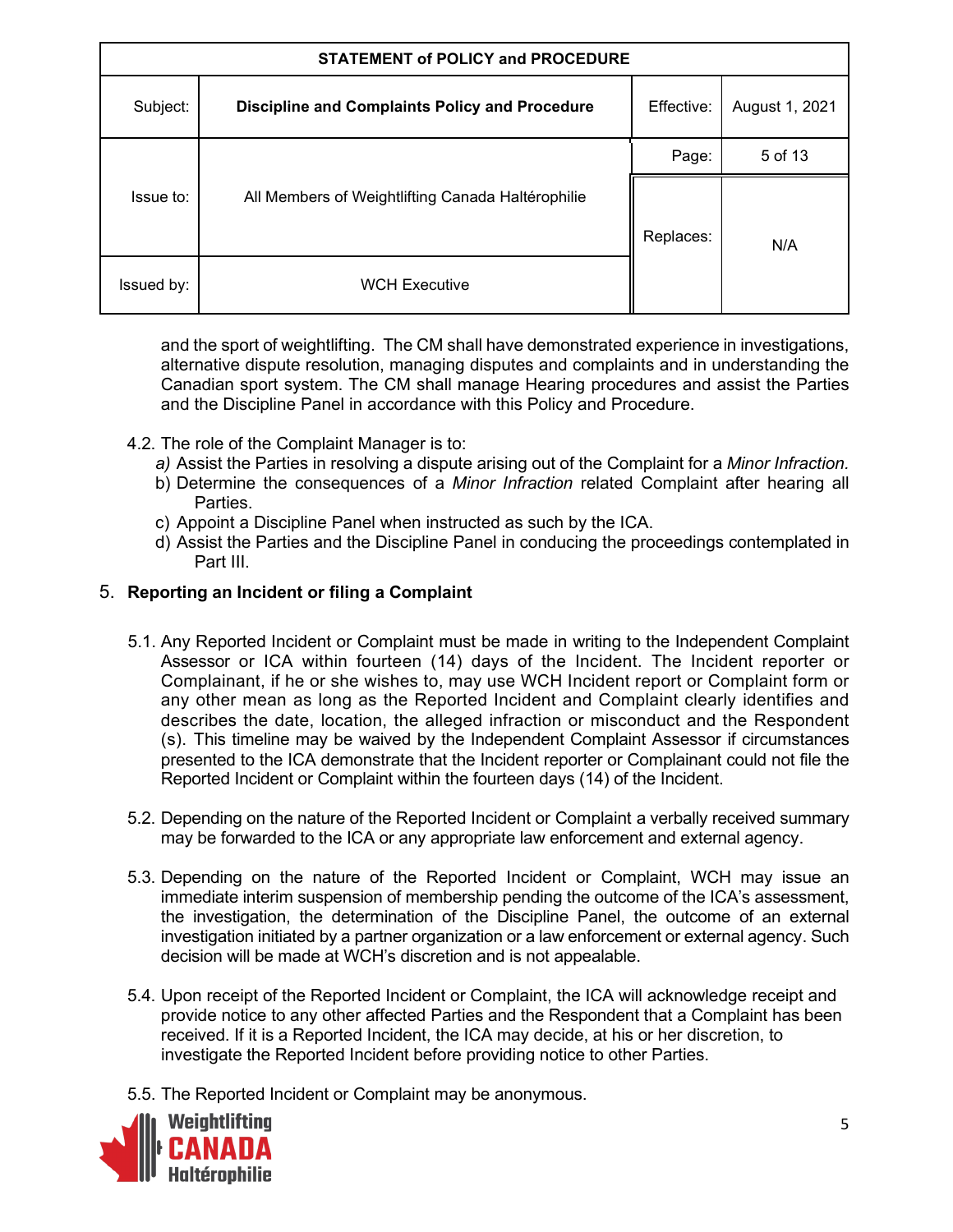| <b>STATEMENT of POLICY and PROCEDURE</b> |                                                       |            |                |
|------------------------------------------|-------------------------------------------------------|------------|----------------|
| Subject:                                 | <b>Discipline and Complaints Policy and Procedure</b> | Effective: | August 1, 2021 |
|                                          |                                                       | Page:      | 6 of 13        |
| Issue to:                                | All Members of Weightlifting Canada Haltérophilie     | Replaces:  | N/A            |
| Issued by:                               | <b>WCH Executive</b>                                  |            |                |

# **Part II – Minor Infractions**

## 6. **Definition and scope of Minor Infractions**

- 6.1. This part of the Policy applies to *Minor Infractions* which may arise during all WCH business, Events or Activities. Examples of Minor Infractions can be found in Appendix A.
- 6.2. Minor Infractions arising within the business, activities, or events of PSO or weightlifting Club, shall be dealt with using the discipline policies and mechanisms of such organizations.

#### 7. **Disciplinary procedures for Minor Infractions**

- 7.1. Reported Incident or Complaint defined as Minor Infractions occurring within the jurisdiction of WCH shall be dealt with by the appropriate person having authority over the situation and the Individual involved. Such Reported Incident or Complaint is not screened or assessed by the ICA unless the nature of the Infraction needs to be determined by the ICA. A Complaint for Minor Infraction may be referred to and managed directly by the Complaint Manager who will determine the appropriate dispute resolution solution in accordance with this Policy and Procedure.
- 7.2. Procedures may be informal and shall be determined at the discretion of the person responsible for discipline of such infractions, provided the Individual being alleged to have committed the Minor Infraction is informed of the details of the alleged infraction and has an opportunity to provide his or her version of the facts.
- 7.3. The following disciplinary sanctions may be applied, singularly or in combination, for Minor Infractions:
	- a) verbal reprimand;
	- b) written reprimand to be placed in Individual's file;
	- c) verbal apology;
	- d) hand-delivered written apology; or
	- e) team service or other voluntary contribution to WCH.
- 7.4. Minor Infractions shall be recorded by the CEO or WCH designate or Complaint Manager. Repeated Minor Infractions may result in a Major Infraction in which case Part III shall apply.
- 7.5. Decisions related to Minor Infraction are final and binding and are not appealable under WCH's Appeals Policy.

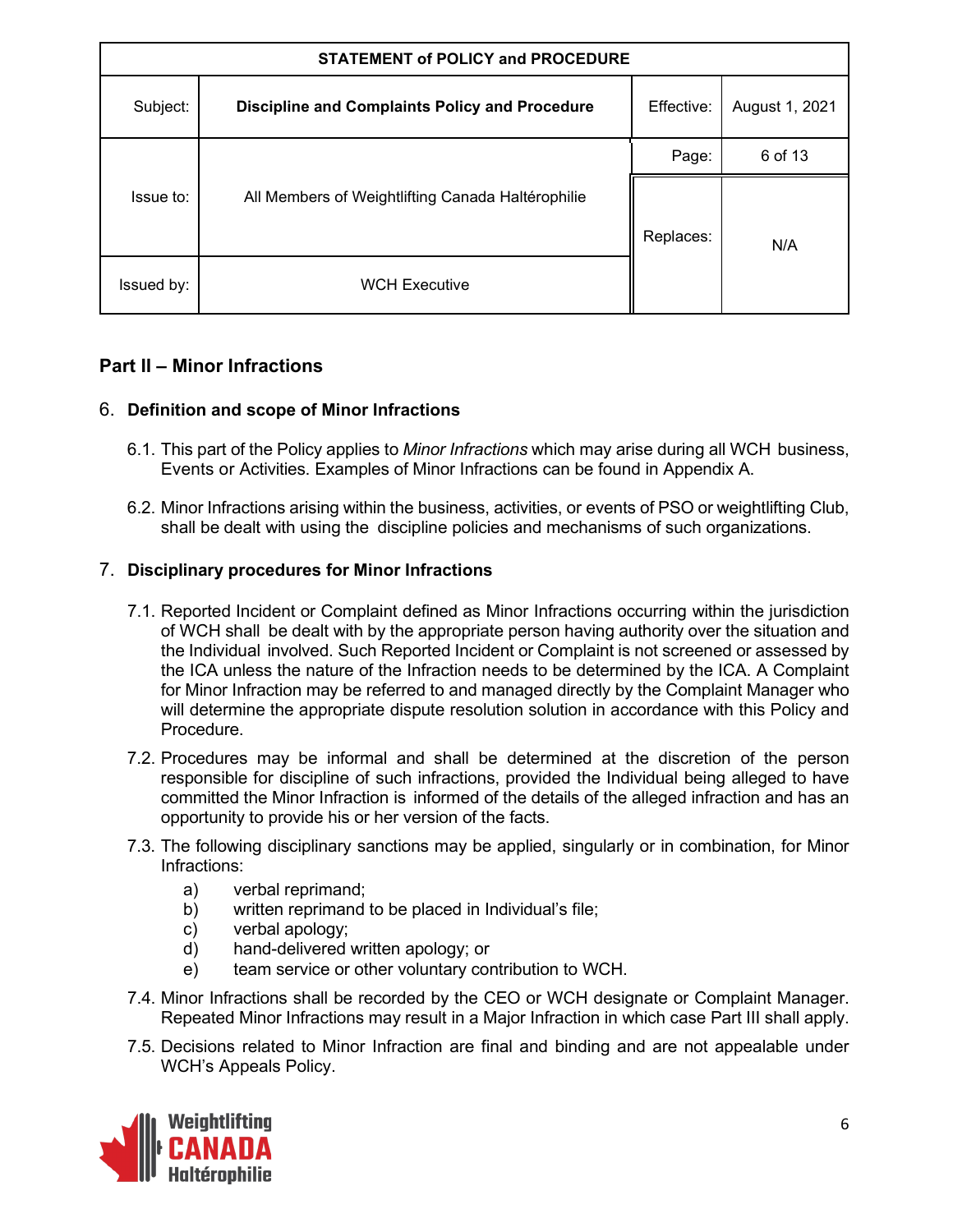| <b>STATEMENT of POLICY and PROCEDURE</b> |                                                       |            |                |
|------------------------------------------|-------------------------------------------------------|------------|----------------|
| Subject:                                 | <b>Discipline and Complaints Policy and Procedure</b> | Effective: | August 1, 2021 |
|                                          |                                                       | Page:      | 7 of 13        |
| Issue to:                                | All Members of Weightlifting Canada Haltérophilie     | Replaces:  | N/A            |
| Issued by:                               | <b>WCH Executive</b>                                  |            |                |

## **PART III – Major Infractions**

#### 8. **Definition and scope of Major Infractions**

- 8.1. Major Infractions are behaviors more severe than Minor infractions that may result into more harm and aggravating consequences. Major Infractions includes but are not limited to breaches of WCH's Code of Conduct and Ethics and of the Harassment, Abuse, Maltreatment and Bullying Policy. Examples of Major Infractions are described in Appendix B.
- 8.2. Reported Incident of Complaint alleging Major Infractions shall be directly filed with the Independent Complaint assessor.

#### 9. **Disciplinary procedures for Major Infractions**

- 9.1. If the ICA determines that the Reported Incident or the Complaint falls withing the definition of a Major Infraction and should be dealt with more formally by means of a Hearing, the ICA will refer the matter to the Complaint Manager who will appoint a Discipline Panel to hear the Parties on the Complaint.
- 9.2. Within five (5) days of the ICA's decision to refer the matter to the Complaint Manager and Discipline Panel, the Complaint Manager shall appoint three (3) members to act as Panel members and one Chair among them.
- 9.3. The Discipline Panel shall be independent from the Parties and WCH.
- 9.4. The Discipline Panel shall determine and conduct the Hearing procedures and may request the assistance of the CM to act as case manager.
- 9.5. Having regard to the nature of the Major Infraction and the potential consequences of any resulting sanctions, the Discipline Panel will decide whether to conduct the Hearing by way of review of documentary evidence, by way of oral hearing or by way of a combination of these methods, after consulting with the Parties. If the Discipline Panel decides to conduct an oral hearing, it may decide to do so in-person or by means of video or telephone conference.
- 9.6. The Discipline Panel may decide that a preliminary meeting is necessary to determine preliminary procedural, administrative, or legal issues. The Discipline Panel may delegate to one of its Panel members the authority to deal with these preliminary matters, which may include but are not

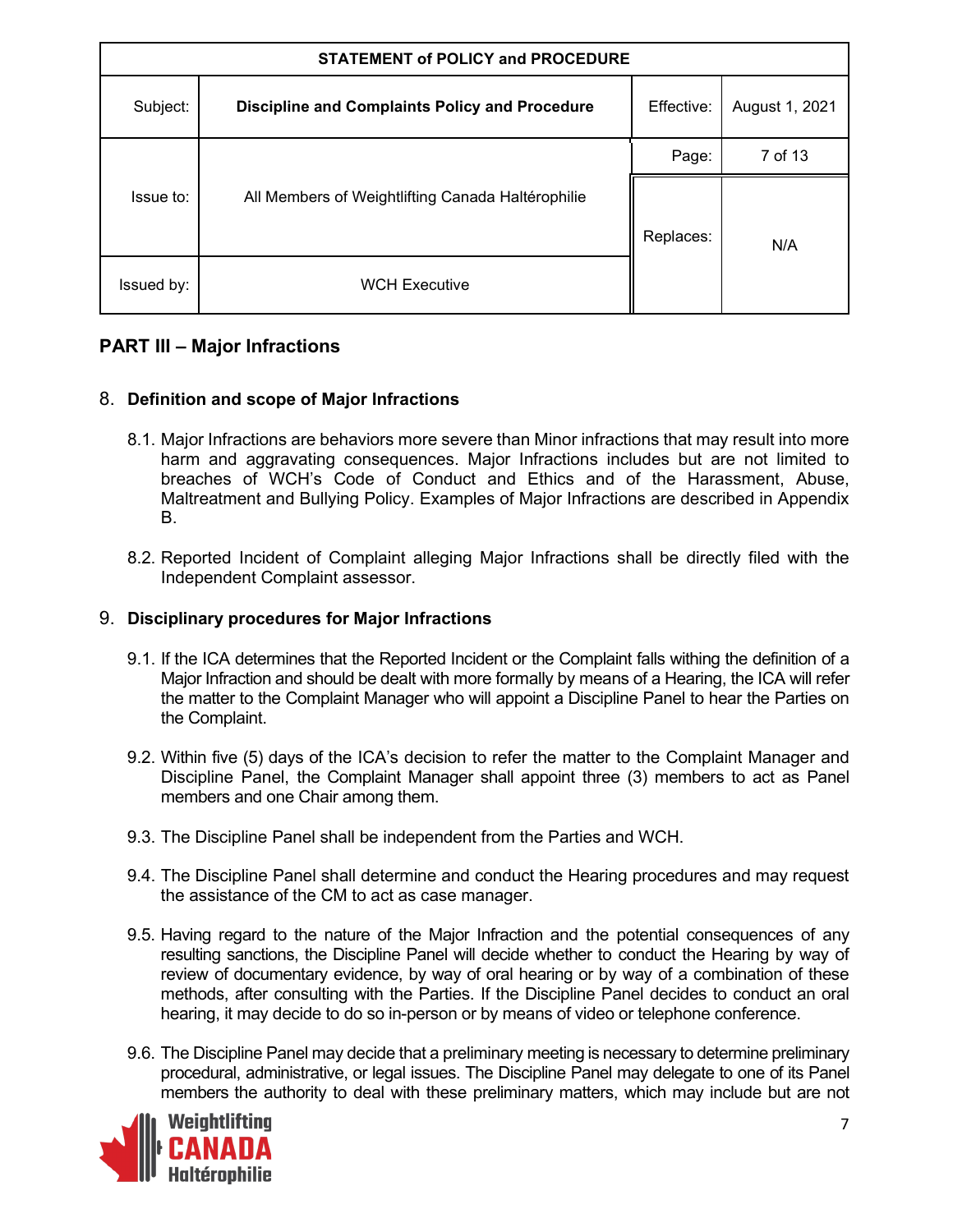| <b>STATEMENT of POLICY and PROCEDURE</b> |                                                       |            |                |
|------------------------------------------|-------------------------------------------------------|------------|----------------|
| Subject:                                 | <b>Discipline and Complaints Policy and Procedure</b> | Effective: | August 1, 2021 |
|                                          |                                                       | Page:      | 8 of 13        |
| Issue to:                                | All Members of Weightlifting Canada Haltérophilie     | Replaces:  | N/A            |
| Issued by:                               | <b>WCH Executive</b>                                  |            |                |

limited to:

- a) date and location of the Hearing.
- b) timelines for the exchange of supporting documents and submissions.
- c) clarification of issues related to the Infraction.
- d) format and procedures of the Hearing.
- e) evidentiary rules and evidence to be brought before the Hearing.
- f) identification of any witnesses.
- g) any other procedural matters that may assist in expediting the Hearing as long as procedural fairness is respected.
- 9.7. The Discipline panel will govern the Hearing as it sees fit, provided that:
	- a) the Hearing will take place within twenty-one (21) days of the Panel's appointment, unless otherwise determined by the Discipline Panel after consulting with the Parties.
	- b) the Respondent will be given twenty-one (21) days written notice of the day, time, and place of the Hearing.
	- c) the Parties receive a summary version of the Investigator's report if an investigation was carried out.
	- d) all Parties will have an opportunity to adduce evidence and make submissions before the Panel.
	- e) all Parties may be accompanied by a representative.
	- f) the Disciplinary Panel's quorum shall be three (3) Panel members, and decisions be rendered by a majority vote.
	- g) the Discipline Panel may request that any witness or any other person be present at the Hearing or submit written evidence in advance of the Hearing.
	- h) if the Respondent chooses not to participate in the Hearing, the Hearing will proceed in his or her absence.
	- i) the Hearing will be held in private and without the presence of Parties or the Respondent especially if the Complainant or witness is a Minor or as determined by the Panel at its discretion.
	- j) WCH may be granted an observer status at the Hearing as determined by the Panel.
- 9.8. Once appointed, the Discipline Panel will have the authority to abridge or extend timelines associated with any aspect of the Hearing.
- 9.9. In deciding the matter, the Discipline Panel has the power to review all the facts and the law.
- 9.10. After hearing the matter, the Discipline Panel will determine whether the Respondent has committed a Major Infraction and if so, the appropriate sanction (s) or consequence (s) to be imposed and any measures to mitigate the harm suffered by others as a result of the Major

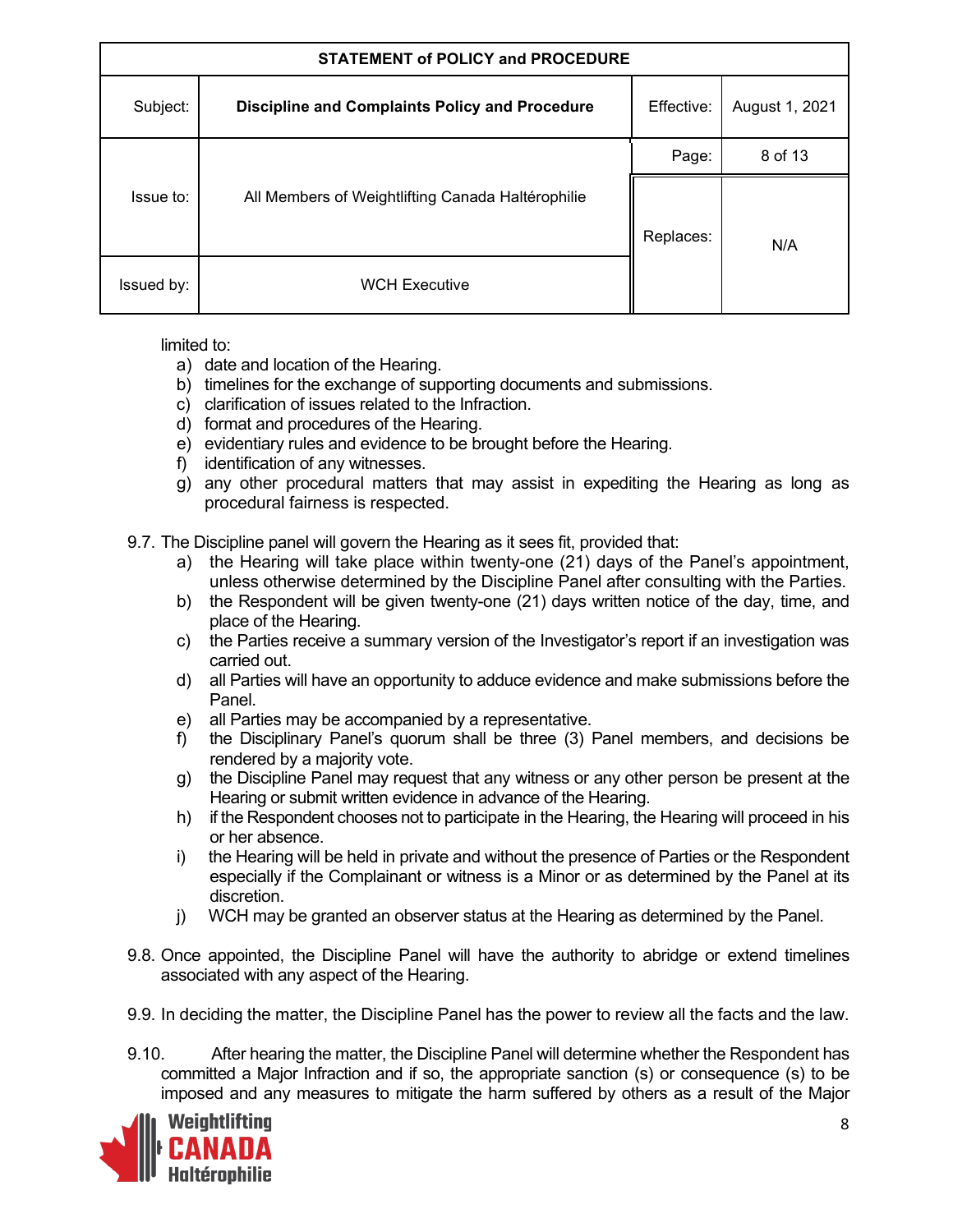| <b>STATEMENT of POLICY and PROCEDURE</b> |                                                       |            |                |
|------------------------------------------|-------------------------------------------------------|------------|----------------|
| Subject:                                 | <b>Discipline and Complaints Policy and Procedure</b> | Effective: | August 1, 2021 |
|                                          |                                                       | Page:      | 9 of 13        |
| Issue to:                                | All Members of Weightlifting Canada Haltérophilie     | Replaces:  | N/A            |
| Issued by:                               | <b>WCH Executive</b>                                  |            |                |

Infraction.

- 9.11. The Discipline Panel's written decision, with reasons, will be distributed to all Parties and to WCH within seven (7) days of the conclusion of the Hearing. The Panel may decide to, based on the circumstances of the case, issue a short decision with reasons to follow.
- 9.12. If the Respondent acknowledges the facts alleged in the Complaint, he or she may waive the Hearing, in which case the Discipline Panel will determine the appropriate disciplinary sanction. The Discipline Panel may still hold a Hearing for the purpose of determining an appropriate sanction.
- 9.13.If the Discipline Panel determines that the Complaint or alleged Infractions or misconducts are false, vexatious, retaliatory, or frivolous, the Discipline Panel may direct that there be disciplinary action against the Complainant.
- 9.14.The Discipline Panel may apply the following disciplinary sanctions, singly or in combination, for Maior Infractions:
	- a) written reprimand.
	- b) removal of certain privileges of membership or employment.
	- c) suspension from certain events which may include suspension from the current competition or from future teams or competitions.
	- d) suspension from certain WCH activities such as competing, coaching, or judging for a designated period of time.
	- e) suspension from employment with or without pay.
	- f) suspension from all WCH business, Events or Activities for a designated period of time.
	- g) expulsion from membership.
	- h) publication of the decision.
	- i) other sanctions as may be considered appropriate for the infraction.
- 9.15. In determining sanctions, the Discipline Panel may consider the following aggravating or mitigating circumstances:
	- a) the nature and severity of the Infraction.
	- b) the extent to which others have been harmed by the Infraction.
	- c) the cooperation of the Respondent in the proceedings under this Policy and Procedure.
	- d) whether the Infraction is a first offense or has occurred repeatedly.
	- e) the Respondent's acknowledgment of responsibility.
	- f) the Respondent's remorse and post-Infraction conduct.
	- g) the age, maturity, or experience of the Respondent.
	- h) whether the Respondent retaliated, where the Incident involves harassment

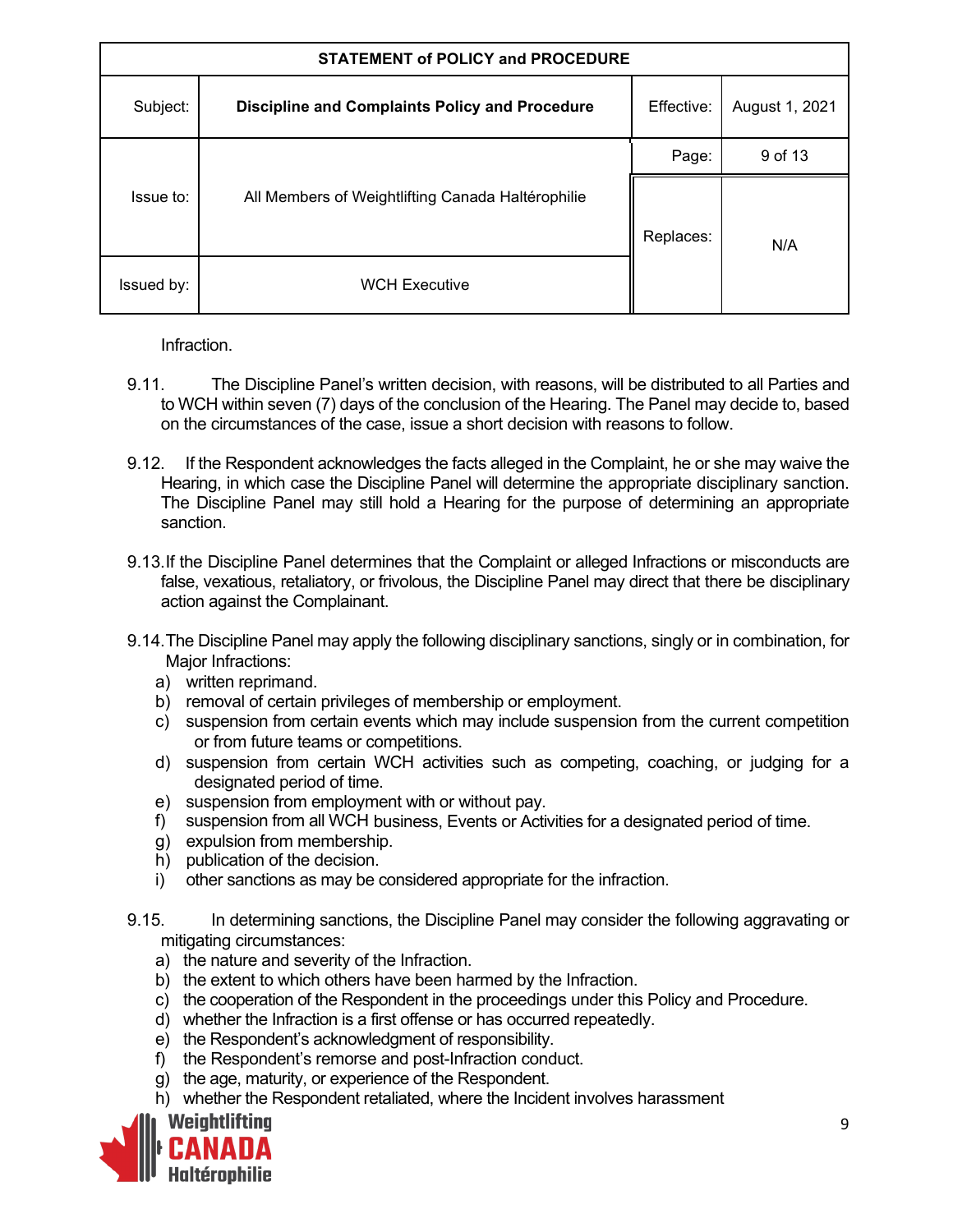| <b>STATEMENT of POLICY and PROCEDURE</b> |                                                       |            |                |
|------------------------------------------|-------------------------------------------------------|------------|----------------|
| Subject:                                 | <b>Discipline and Complaints Policy and Procedure</b> | Effective: | August 1, 2021 |
|                                          |                                                       | Page:      | 10 of 13       |
| Issue to:                                | All Members of Weightlifting Canada Haltérophilie     | Replaces:  | N/A            |
| Issued by:                               | <b>WCH Executive</b>                                  |            |                |

- i) the Respondent 's prospects for rehabilitation.
- 9.16. Unless the Discipline Panel decides otherwise, any disciplinary sanctions will commence at the date the decision is issued. Failure to comply with a sanction as determined by the Discipline Panel will result in automatic suspension of membership or participation in WCH business, Events and Activities until such time as the sanction is complied with.
- 9.17. Where the Reported Incident or alleged Infraction may constitute Harassment, Discrimination, Maltreatment, Bullying and Abuse or is of a similar nature, WCH will keep all proceedings under this Policy confidential, except where disclosure is directed by the Discipline Panel as part of a sanction, is required by law or is in the best interests of the public.
- 9.18. The decision of the Discipline Panel will be final and binding upon all Parties. Except where otherwise provided, the decision of the Discipline Panel may be appealed in accordance with WCH's Appeals Policy.

## **PART IV – Disputes arising outside Canada and where there is a critical lack of time**

- 9.19. Any dispute between WCH's Individuals arising outside of Canada and where there is a critical lack of time resulting from a breach of WCH Policies, Procedures, rules, and contracts shall be governed by these provisions.
- 9.20. The term «outside Canada» shall mean any period of time where WCH's Individual is out of Canada under the auspices of WCH, including travelling to competitive events, participating in or training for such events and traveling home after the events.
- 9.21. Whenever possible, Complaints or disputes under this Part IV shall be heard and determined by a the official WCH's designate.
- 9.22. Depending on the nature of the Complaint or dispute and the severity at the time, WCH's designate may decide immediately on a course of action.
- 9.23. Notwithstanding any other processes contained in this Policy and Procedure, nothing shall prevent WCH's designate from assuming jurisdiction when the Complaint, dispute or the breach of any policy, rules or contract arises outside Canada and when there is a critical lack of time to respond to a Complaint or the breach and to impose, in a reasonable and fair manner, sanctions or disciplinary action against a WCH's Individual.
- 9.24. Any sanction, discipline or remedy imposed upon WCH's Individual by WCH's designate

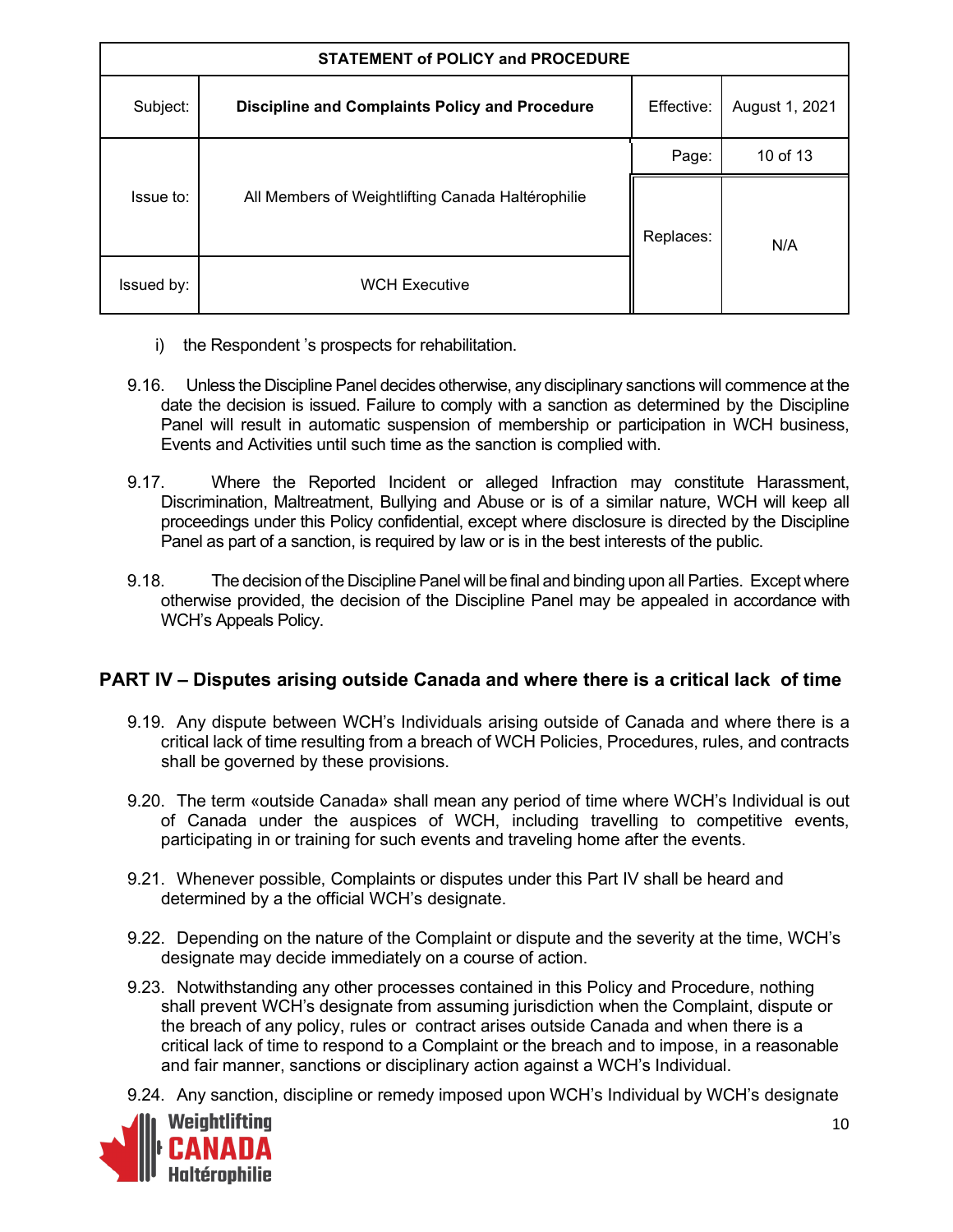| <b>STATEMENT of POLICY and PROCEDURE</b> |                                                       |            |                |
|------------------------------------------|-------------------------------------------------------|------------|----------------|
| Subject:                                 | <b>Discipline and Complaints Policy and Procedure</b> | Effective: | August 1, 2021 |
|                                          |                                                       | Page:      | 11 of 13       |
| Issue to:                                | All Members of Weightlifting Canada Haltérophilie     | Replaces:  | N/A            |
| Issued by:                               | <b>WCH Executive</b>                                  |            |                |

shall:

- a) be reasonable and proportionate to the conduct complained of after reasonably investigating the manner and hearing WCH Individual's version of events in a procedurally fair manner as deemed appropriate and feasible by WCH's designate in the circumstances.
- b) where a decision is made by WCH's designate that results in the removal of an WCH's Individual from a competition, such a decision may only be implemented by WCH's designate after WCH's designate consults and obtains written approval from the CEO or the president of WCH or their designated representatives.
- 9.25. The decisions of WCH's designate shall be binding on all Parties. Failure by a WCH's Individual to comply with a decision and remedy properly imposed by WCH's designate shall result in an automatic suspension of all WCH's privileges and there shall be no further right to participate at such event or competition, until such time as the sanctions, discipline or other remedies are complied with.
- 9.26. Where a dispute is of a highly sensitive nature, WCH shall keep all proceedings under Part IV of this Policy confidential, except where disclosure is directed as part of the remedy to resolve the dispute, is required by law, by order of a Court of competent jurisdiction, pursuant to the Canadian Anti-Doping Policy or is in the best interests of the public.
- 9.27. If a party believes the decision of WCH's designate rendered pursuant to this Part IV of the Policy has violated the rule of natural justice, the decision of WCH designate may be appealed according to WCH Appeal Procedure.
- 9.28. A Complaint arising outside of Canada and where there is a critical lack of time pursuant to this Part IV managed and determined by WCH's designate may also be determined under Part II or Part III of this Policy and Procedure, if the circumstances or type of Infraction so warrant, as determined by the ICA at his her discretion.

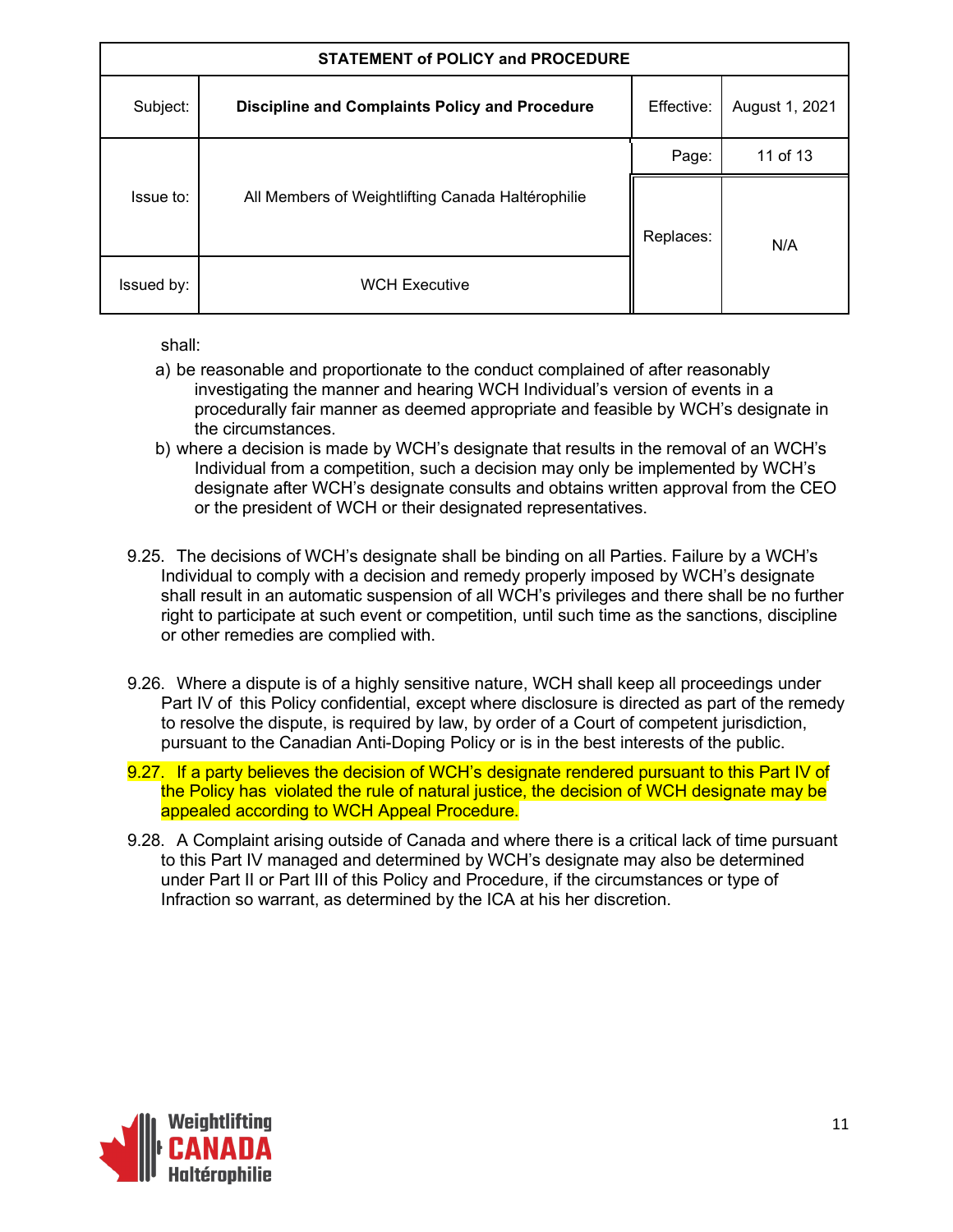| <b>STATEMENT of POLICY and PROCEDURE</b> |                                                       |            |                |
|------------------------------------------|-------------------------------------------------------|------------|----------------|
| Subject:                                 | <b>Discipline and Complaints Policy and Procedure</b> | Effective: | August 1, 2021 |
|                                          |                                                       | Page:      | 12 of 13       |
| Issue to:                                | All Members of Weightlifting Canada Haltérophilie     | Replaces:  | N/A            |
| Issued by:                               | <b>WCH Executive</b>                                  |            |                |

# **APPENDIX A – Examples of Minor infractions**

A Minor Infraction may be, but not limited to:

- 1) a single incident of disrespectful, offensive, abusive, racist or sexist comments or behavior directed towards Individuals and, but not limited to, peers, opponents, athletes, coaches, officials, administrators, spectators and sponsors and any Individuals.
- 2) a single incident of being absent from WCH business, Events and Activities at which attendance is expected or required.
- 3) breach of curfew as designated by WCH designate.
- 4) non-compliance with the rules and regulations under which WCH Business, Events and Activities are conducted, whether at the local, provincial, national, or international level.
- 5) Any other incident determined to be a Minor Infraction by the ICA or the CM.